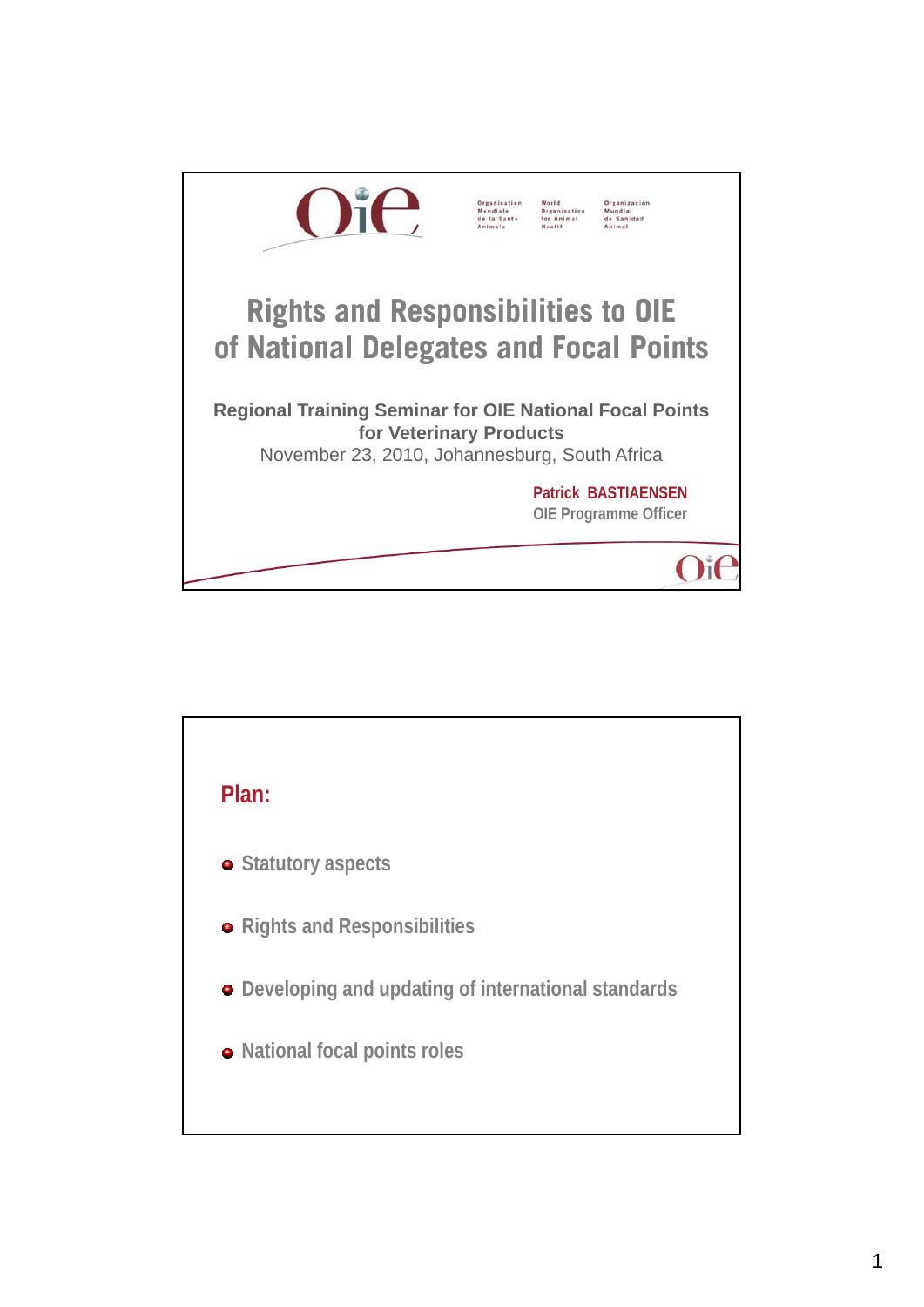# **STATUTORY ASPECTS**

# **STATUTORY ASPECTS** *Organic position*

- The OIE is subject to the authority of the **World Assembly of Delegates** (International Agreement of 1924 – Article 2)
- The Delegate is **appointed by the Government of the Member Country** and represents it to the Assembly (Organic Statutes – Article 6)
- The permanent Delegate is a **technical representative** chosen by the State taking into account his/her capabilities regarding **animal health and veterinary public health**.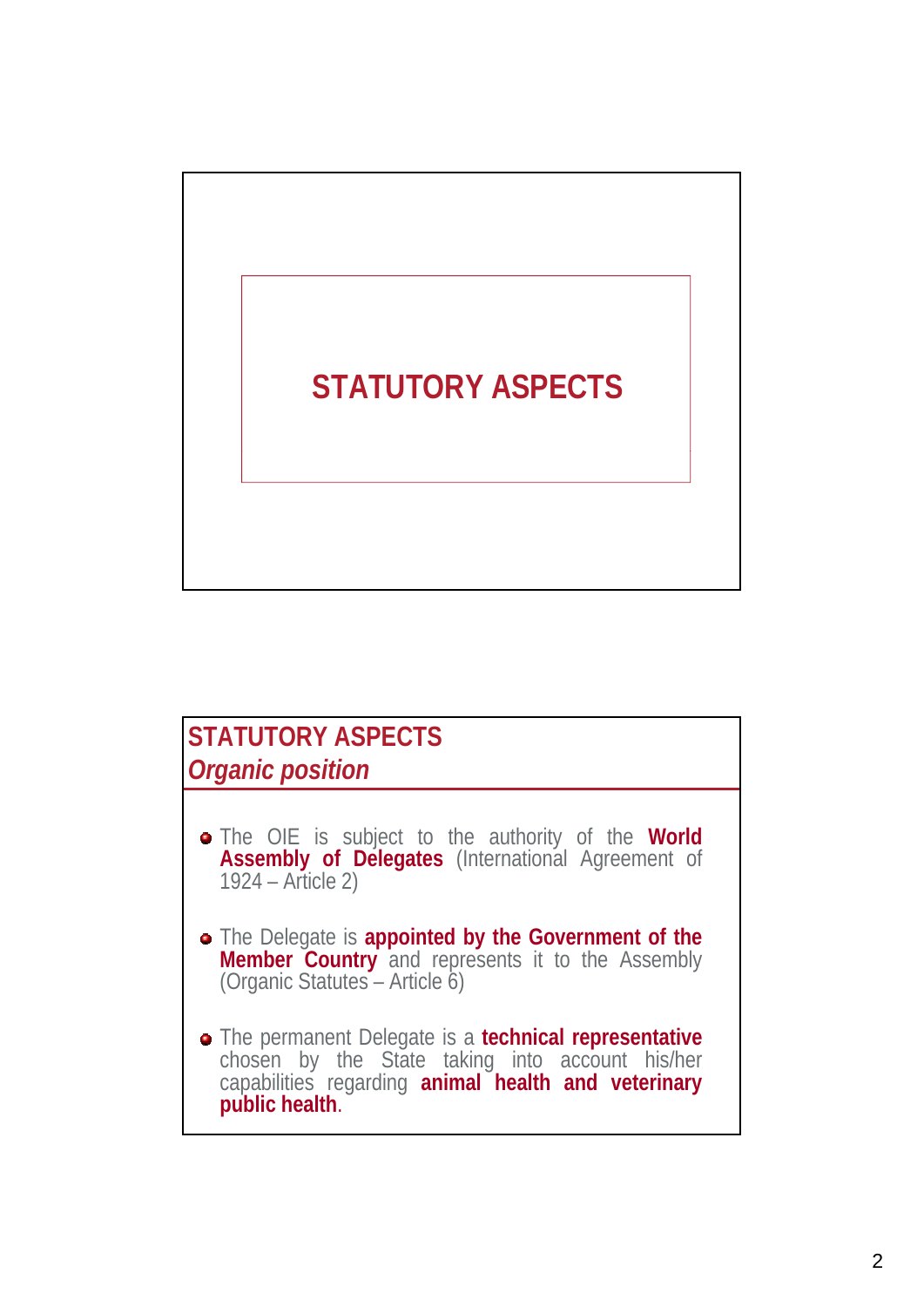

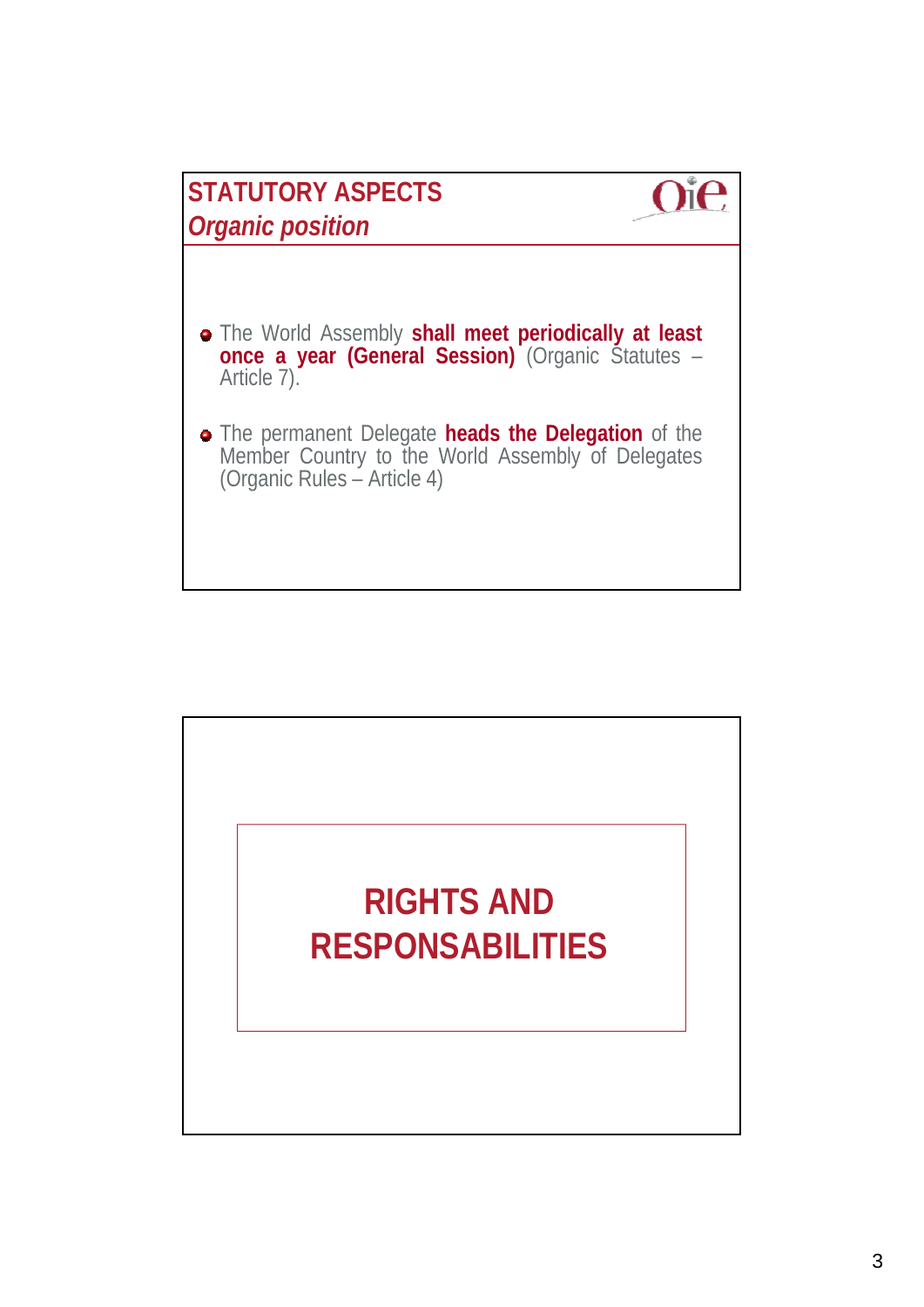**RIGHTS & RESPONSIBILITIES OF DELEGATES** *World Assembly*

- The Delegate is a **permanent Delegate** who enjoys  $\bullet$ permanent and full rights to **represent the Country** on the World Assembly of Delegates (General Session) and to **maintain permanent relations along the year with the OIE**.
- The Delegate is considered as **empowered with national**  $\bullet$ **prerogatives to represent its country** having permanently the corresponding national status.

## **RIGHTS & RESPONSIBILITIES OF DELEGATES** *World Assembly*

- The Delegate **exercises the right to vote** of the Member  $\bullet$ Country. He/She shall have one vote in each ballot.
- He/She could / may be accompanied by an alternate  $\bullet$ ("**Accredited Delegate" by Ministerial notification**) who, in case of hindrance of the Delegate, enjoys the same prerogatives (Organic Rules – Article 5)
- Loss of the status of Delegate results in the termination of any elected office that the Delegate may have held in the governing bodies of the Organisation (Assembly, Presidency, Council, Regional Commissions)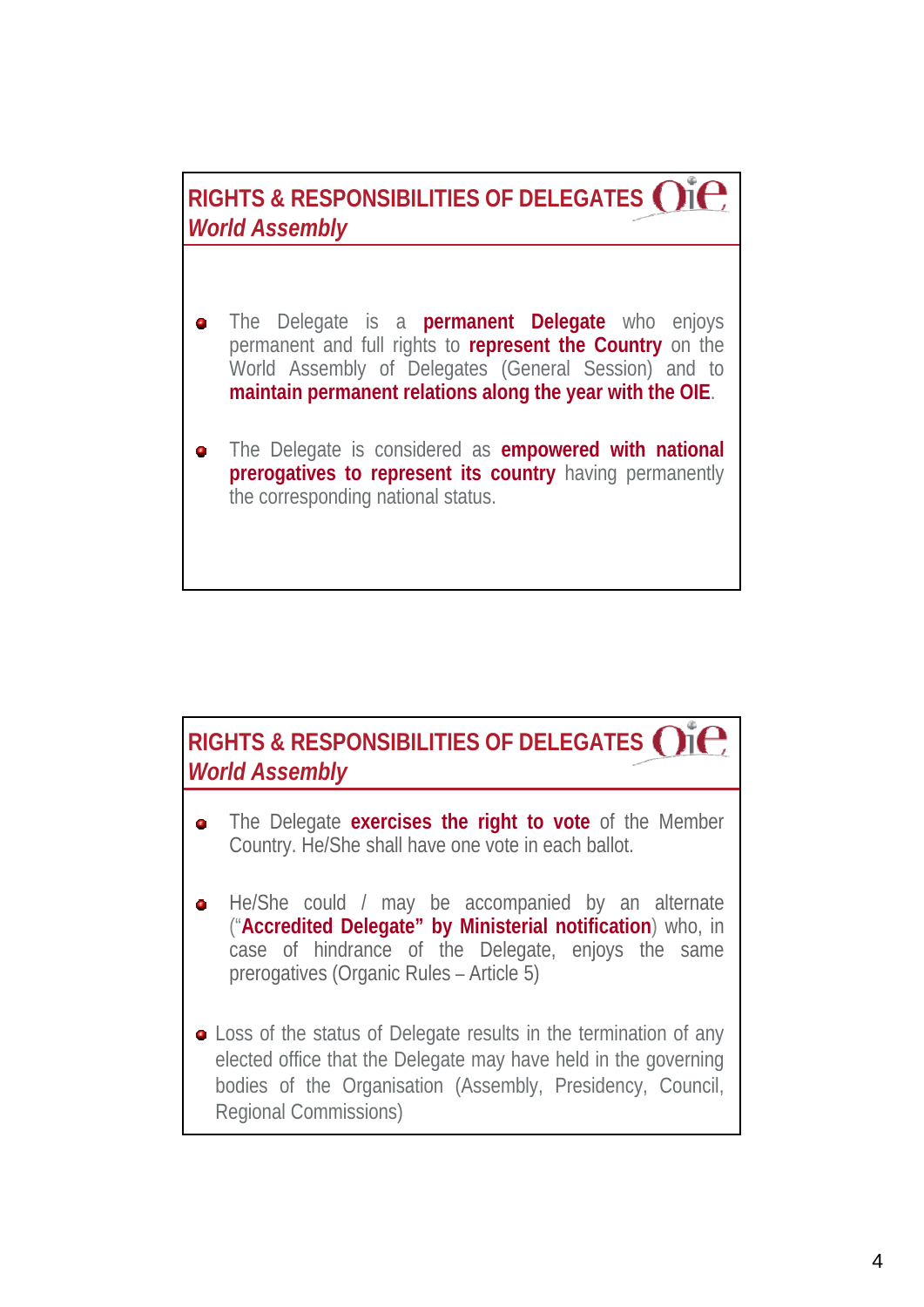**Rights & Responsibilities of Delegates**  *Payment of contributions*



The Delegate must guarantee the **regular payment** of the Member's compulsory contributions to the OIE.

He or she must respond the Headquarters to:

 **Call for Contributions** for the next financial year (letter sent in June, after the general Session)

Then, if applicable (more than two years of arrears):

 **Recall for Contributions** (reminder sent in October for the transfer of unpaid contributions)

The same letters are sent to the Ministers in charge of Foreign Affaires and Agriculture/Livestock through diplomatic channel.

### **RIGHTS & RESPONSIBILITIES OF DELEGATES**  *maintaining permanent relations with OIE*

### **Animal Health Information**

Present a **report on animal health situation and prophylaxis methods** applied at country to the Assembly (General Rules – Article 50)

**Notify to OIE animal diseases** present within the territory of the Member Country, in accordance with Chapter 1.1. of the *Terrestrial Animal Health Code* and *Aquatic Animal Health Code*.

As soon as the Delegate is appointed, a **confidential login and password** are assigned by the OIE in order to enable him/her to **access to WAHIS** (OIE secure access system) and to **notify the diseases and other events online.**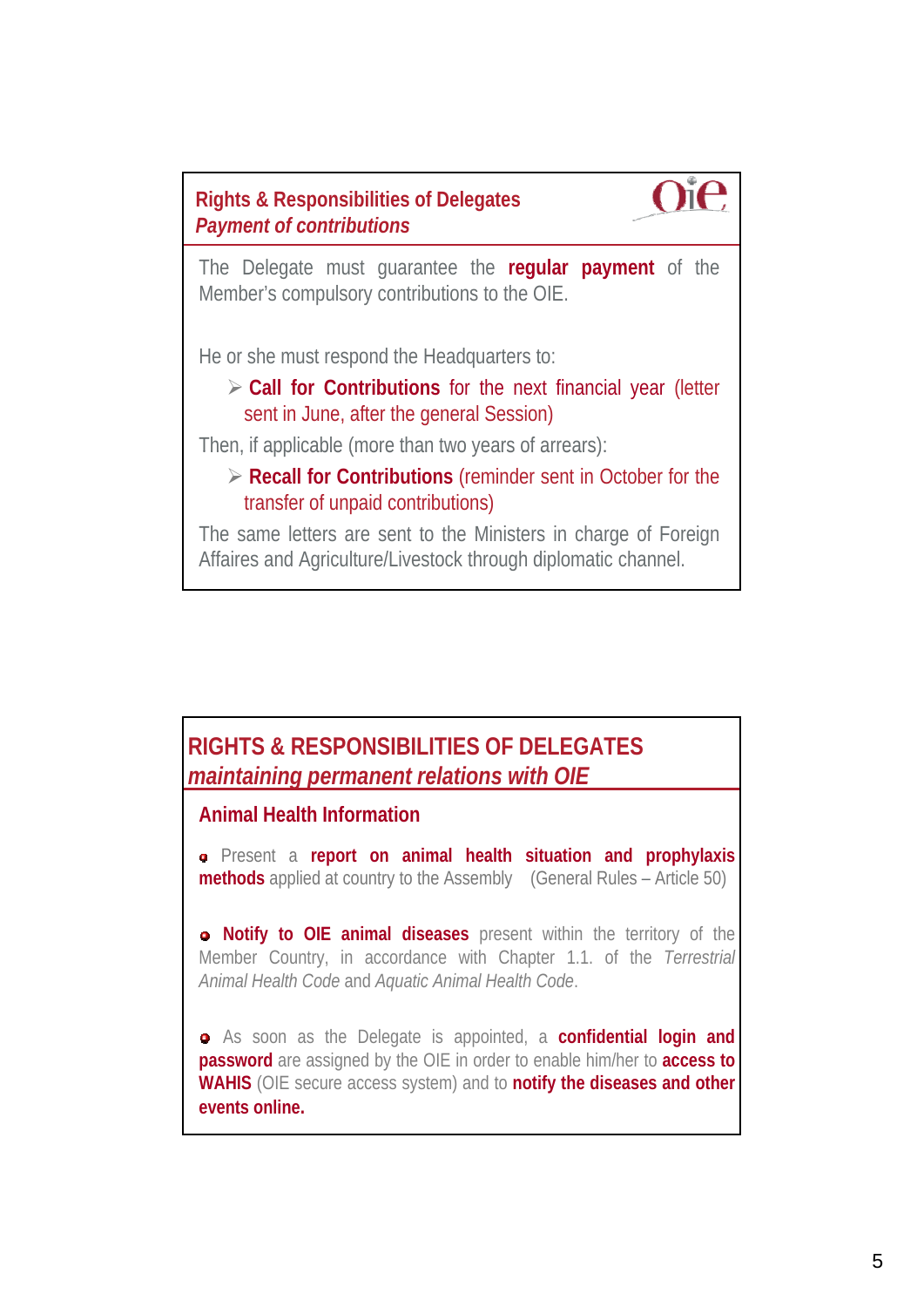**Rights & Responsibilities of Delegates**  *maintaining permanent relations with OIE*

### **OIE Standards**

- Ensure that **animal health legislation** in his/her country is **based on OIE reference standards** or on a scientific risk analysis carried out in accordance with Section 2 of the *Terrestrial Animal Health Code* and the *Aquatic Animal Health Code*.
- Ensures that **the resolutions of the World Assembly of Delegates are properly applied.**

### **Rights & Responsibilities of Delegates**  *maintaining permanent relations with OIE*

# **OIE Standards (Continuation)**

- **Ensure that Veterinary Services of his/her Country** respect OIE standards.
- Maintain informed the national animal disease diagnostic laboratories of the activities of the OIE worldwide network of Reference Laboratories and Collaborating Centres, in order to promote scientific and technical cooperation in this field.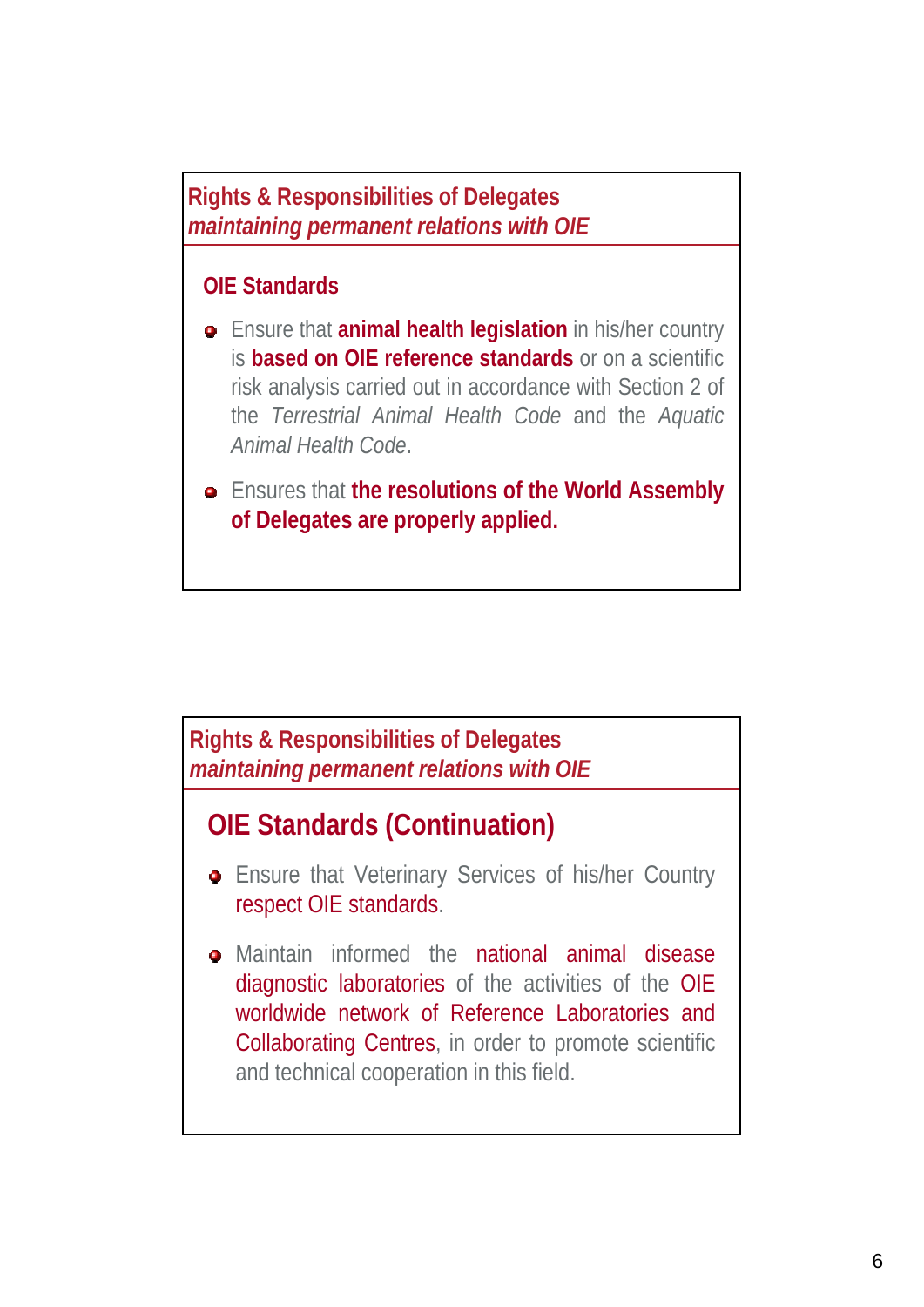**RIGHTS & RESPONSIBILITIES OF DELEGATES**  *maintaining permanent relations with OIE*

### **Focal points**

- **e** The Delegate is requested to **designate**, if **possible**, **national "focal points"** to comply with national obligations and to support him/her in the following fields:
	- $\triangleright$  animal disease notification,
	- $\triangleright$  wildlife.
	- $\triangleright$  aquatic animals diseases,
	- $\triangleright$  veterinary products,
	- $\triangleright$  animal production food safety,
	- $\geq$  animal welfare,
	- $\triangleright$  communication.

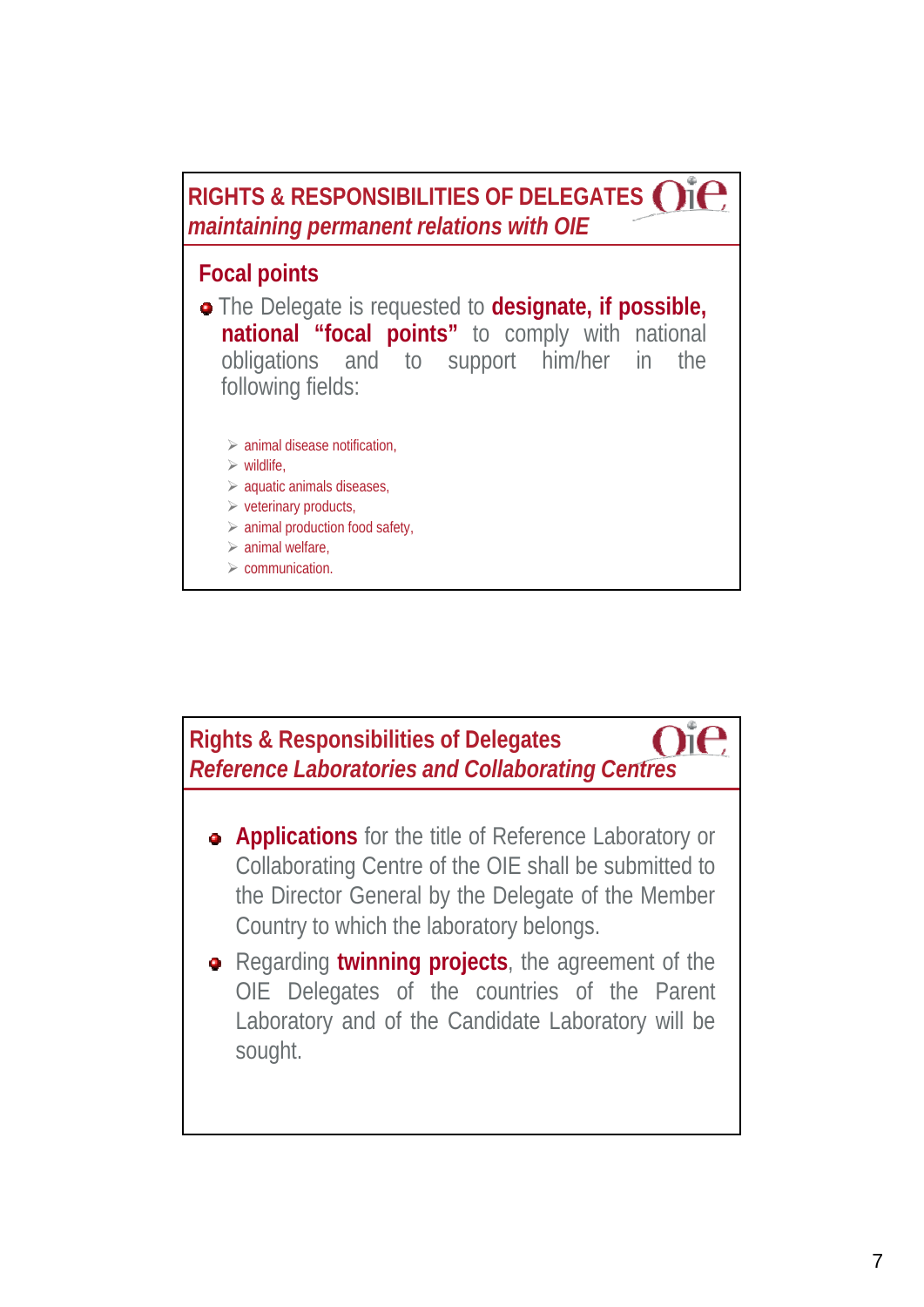



- Remain in regular contact with the OIE **Regional or Sub-Regional Representation** to which their country depends on.
- Participate, as far as possible, to the meetings of the **Regional Commission** (Regional Conference) to which the country belongs (Africa; the Americas; Asia, the Far East and Oceania; Europe; and the Middle East).

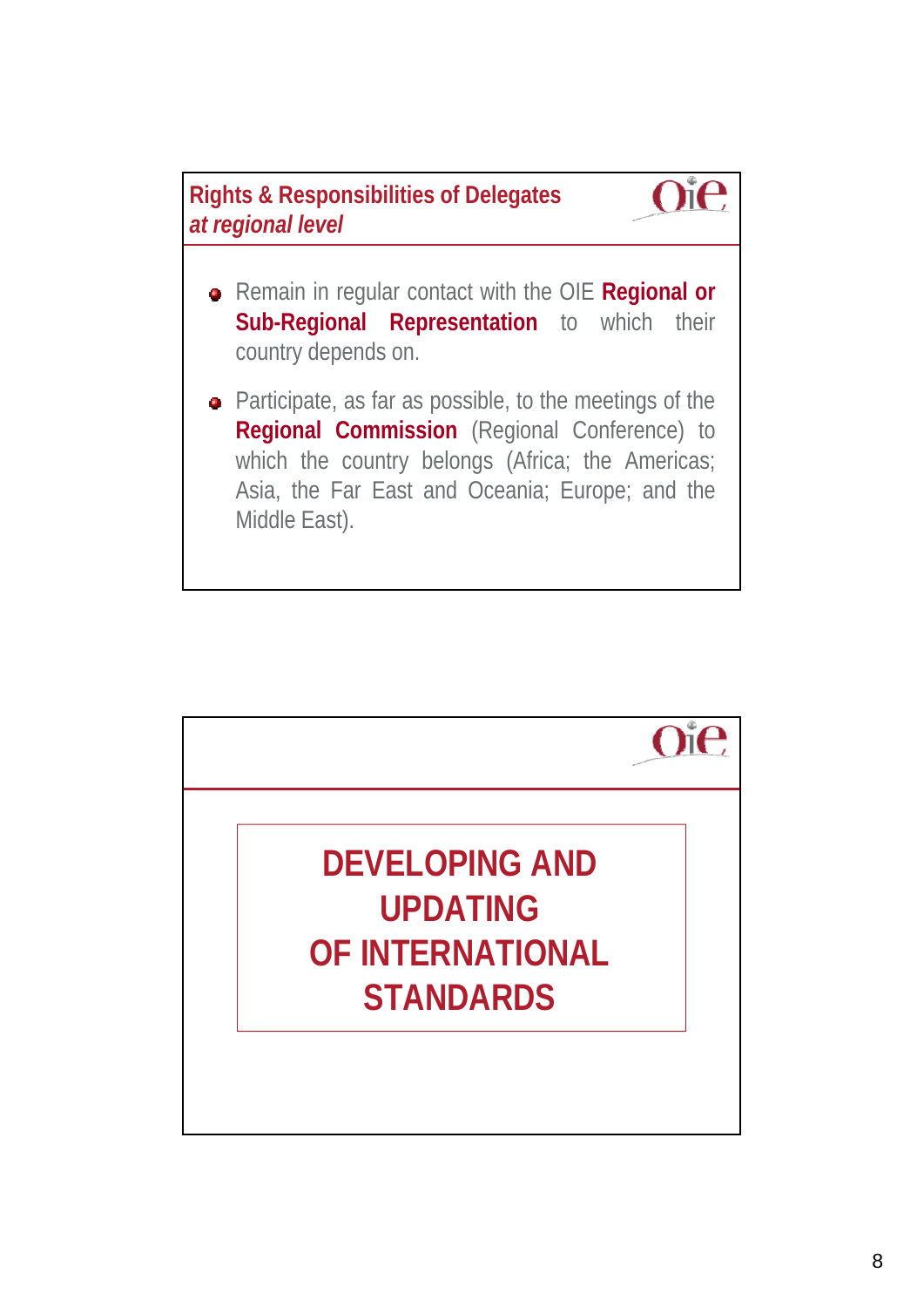

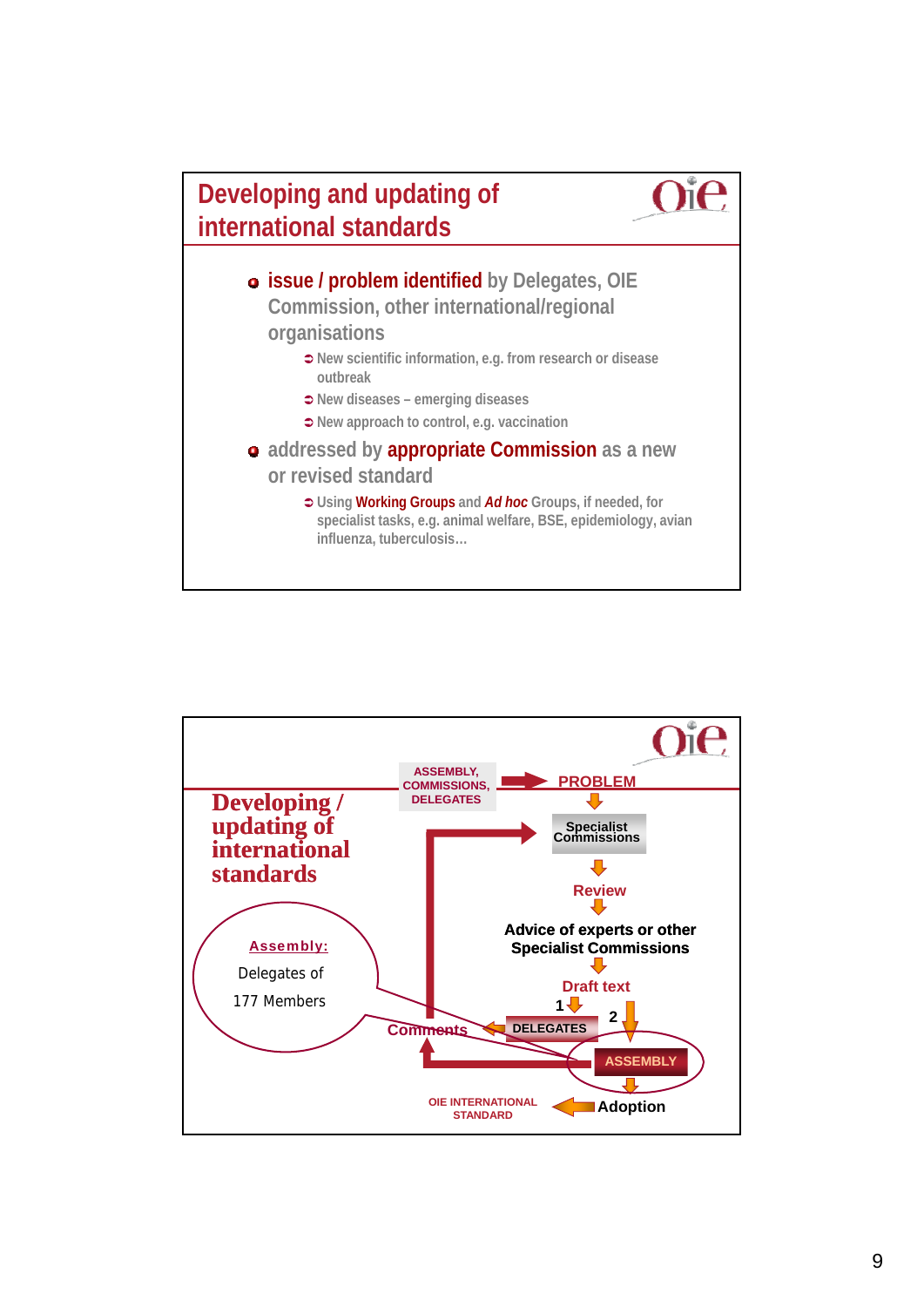

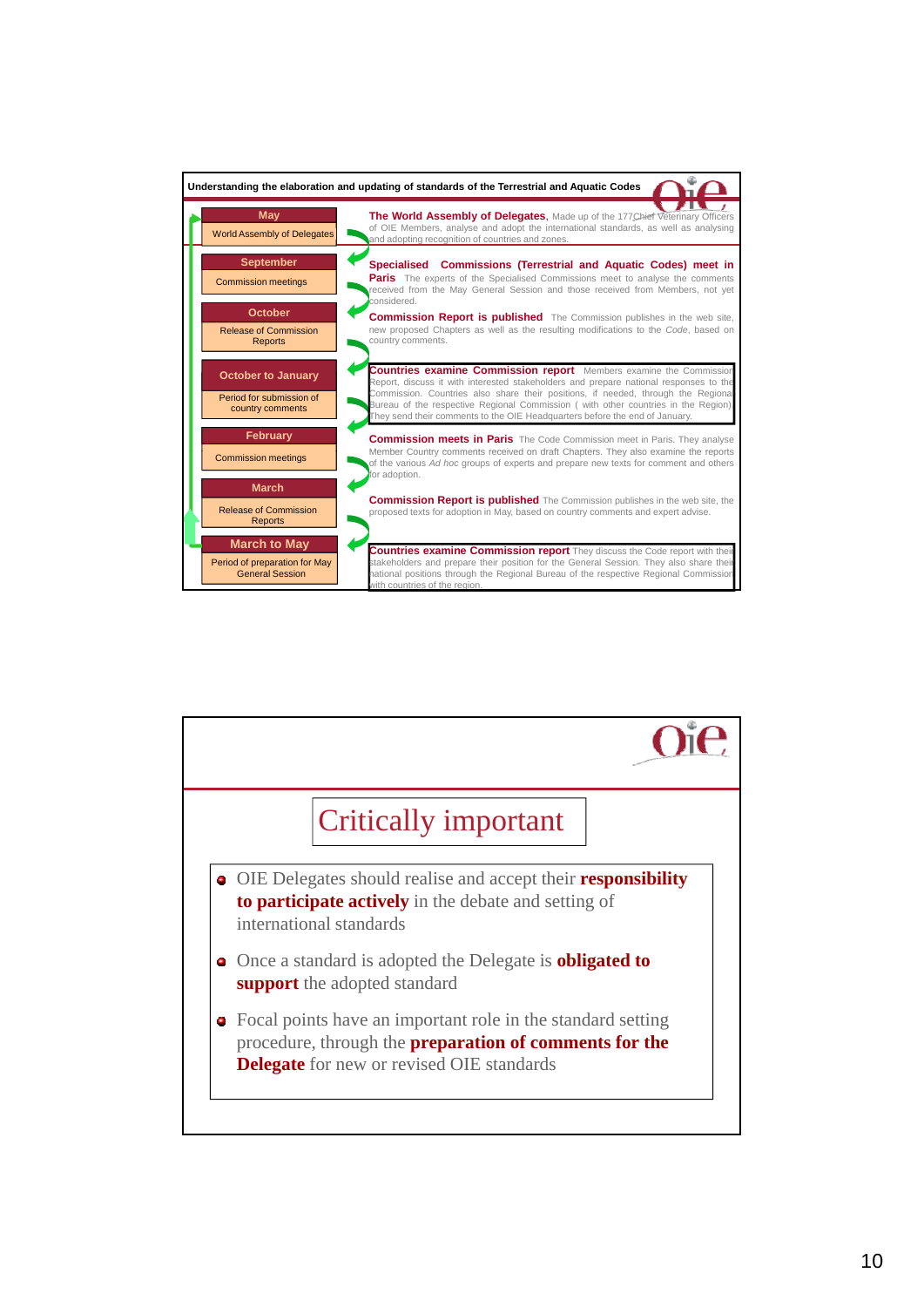

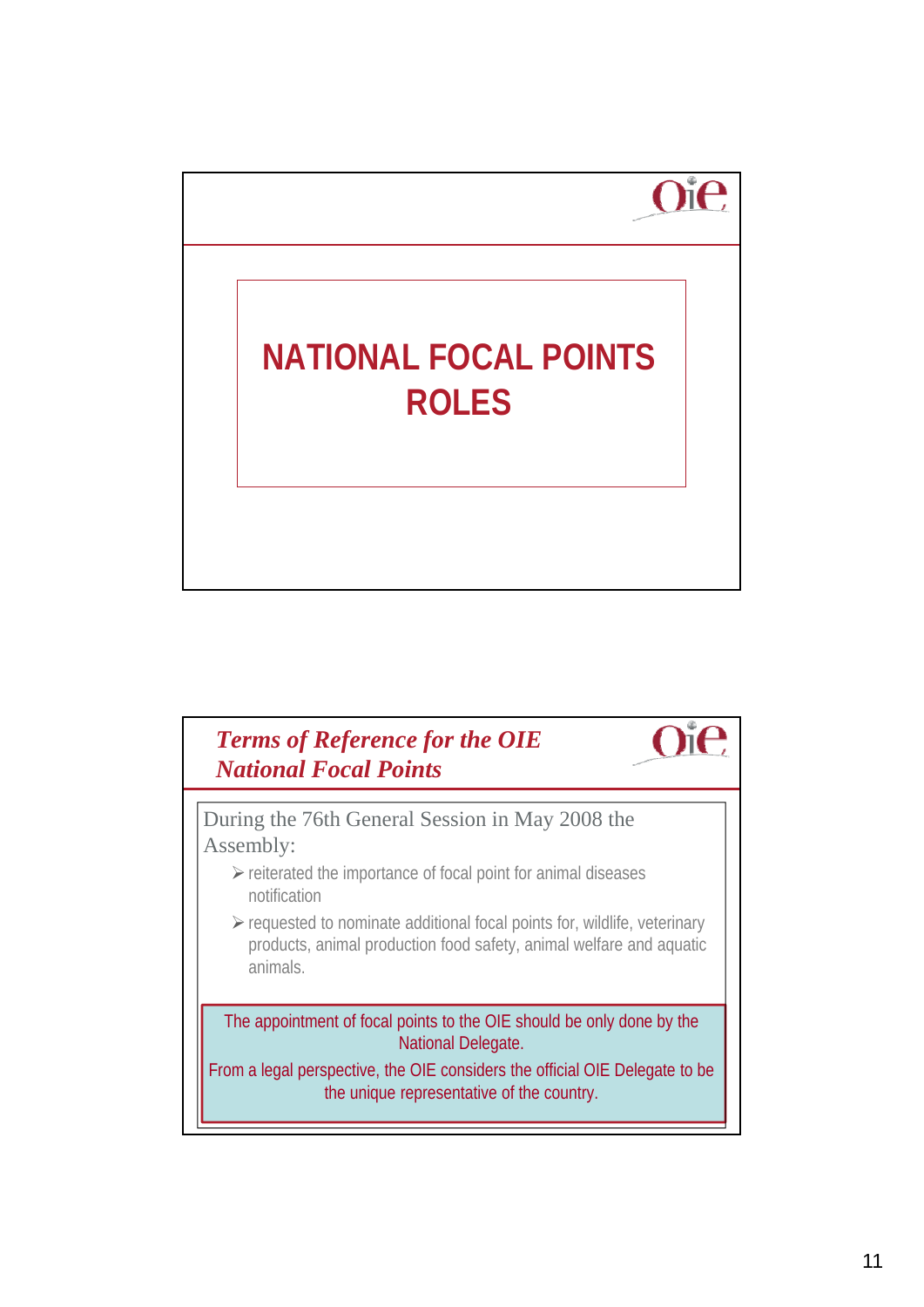

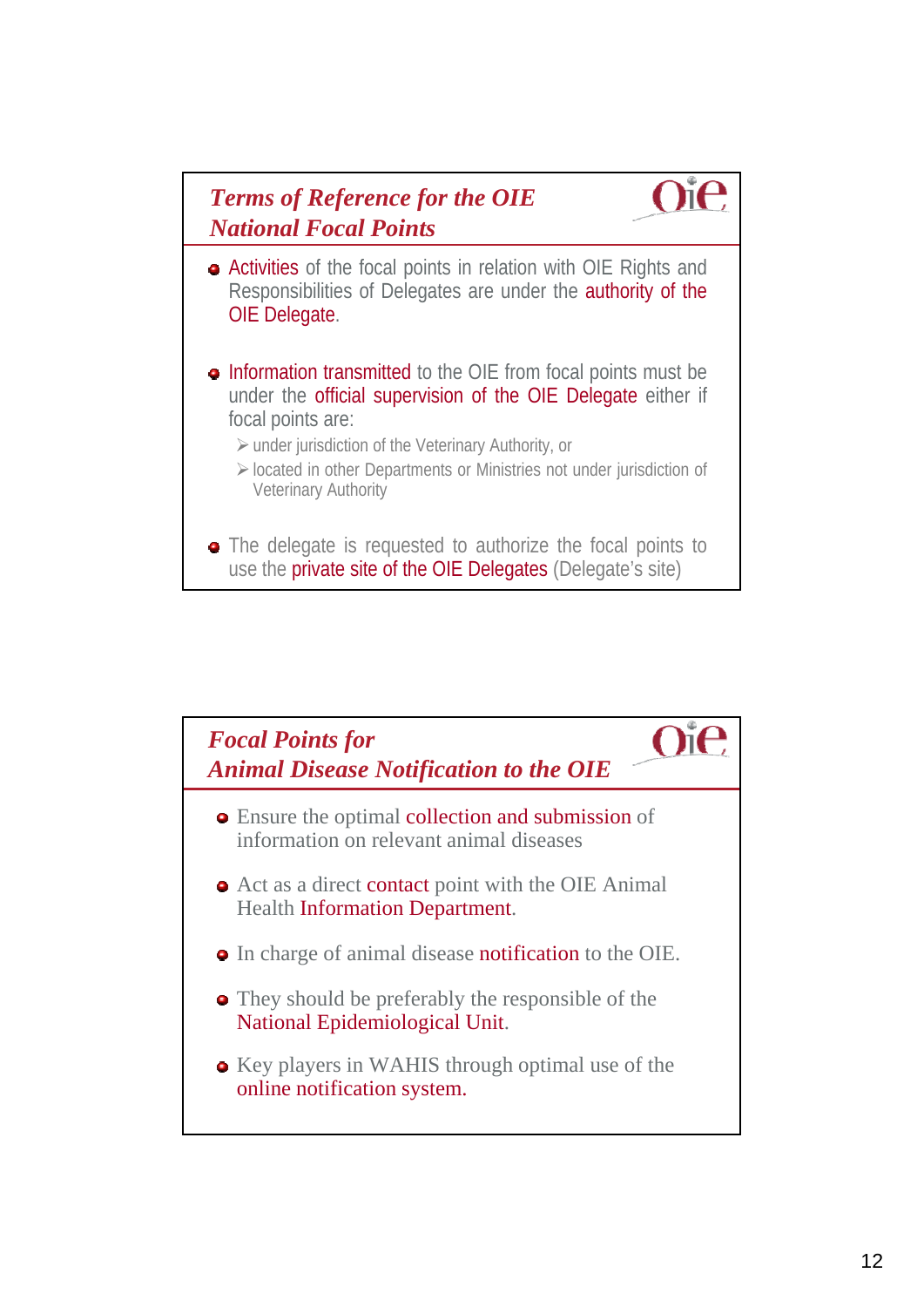

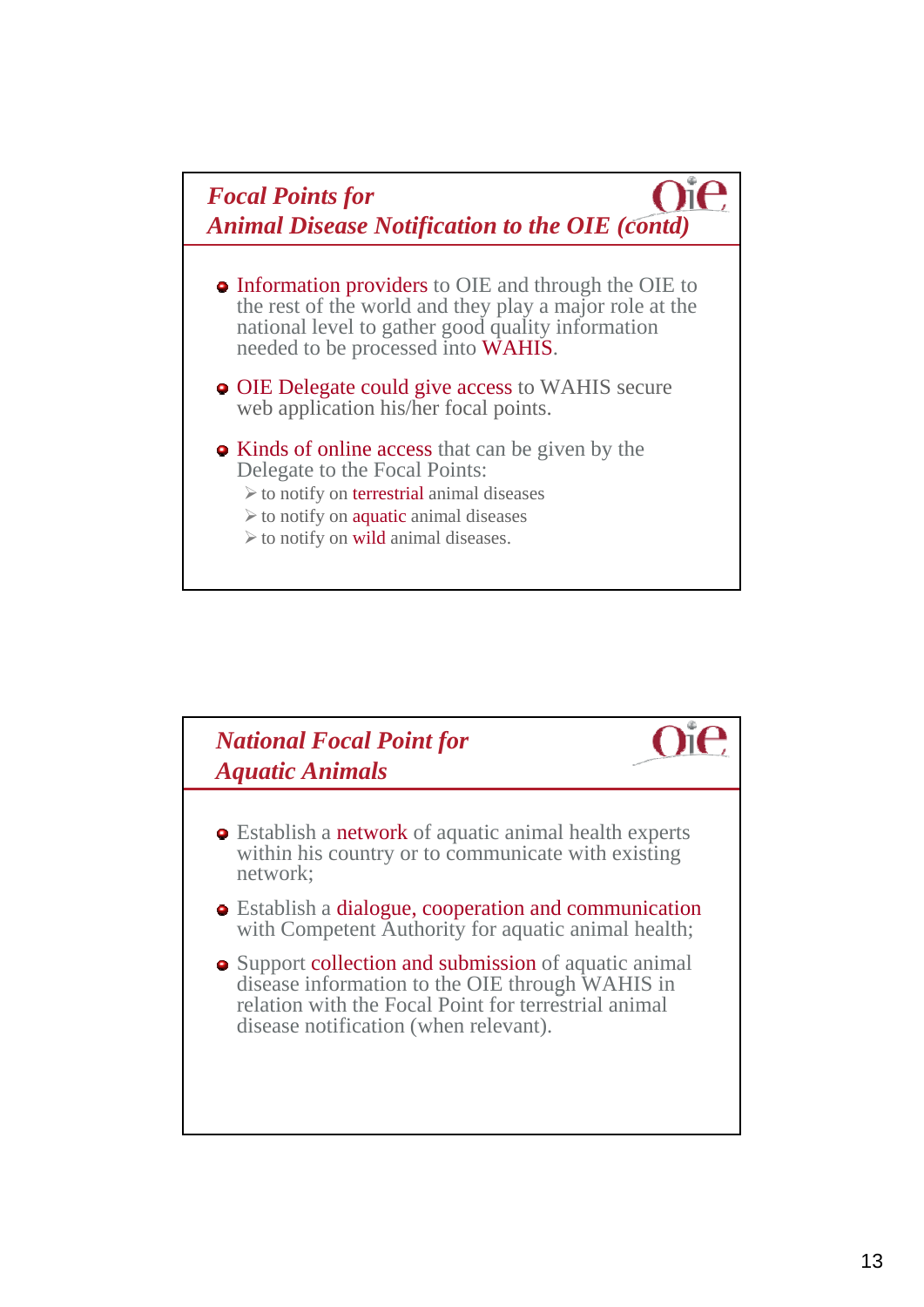### *National Focal Point for Aquatic Animals (contd)*

Act as a contact point with the OIE Animal Health Information Department in relation with terrestrial animal disease notification (when relevant).

**Oie** 

- **•** Receive reports of the Aquatic Animal Health Standards Commission and other relevant reports, and conduct the in-country consultation process.
- **Prepare comments** for the Delegate on relevant meeting reports, including comments on the proposals for new or revised OIE sanitary standards related to aquatic animals.

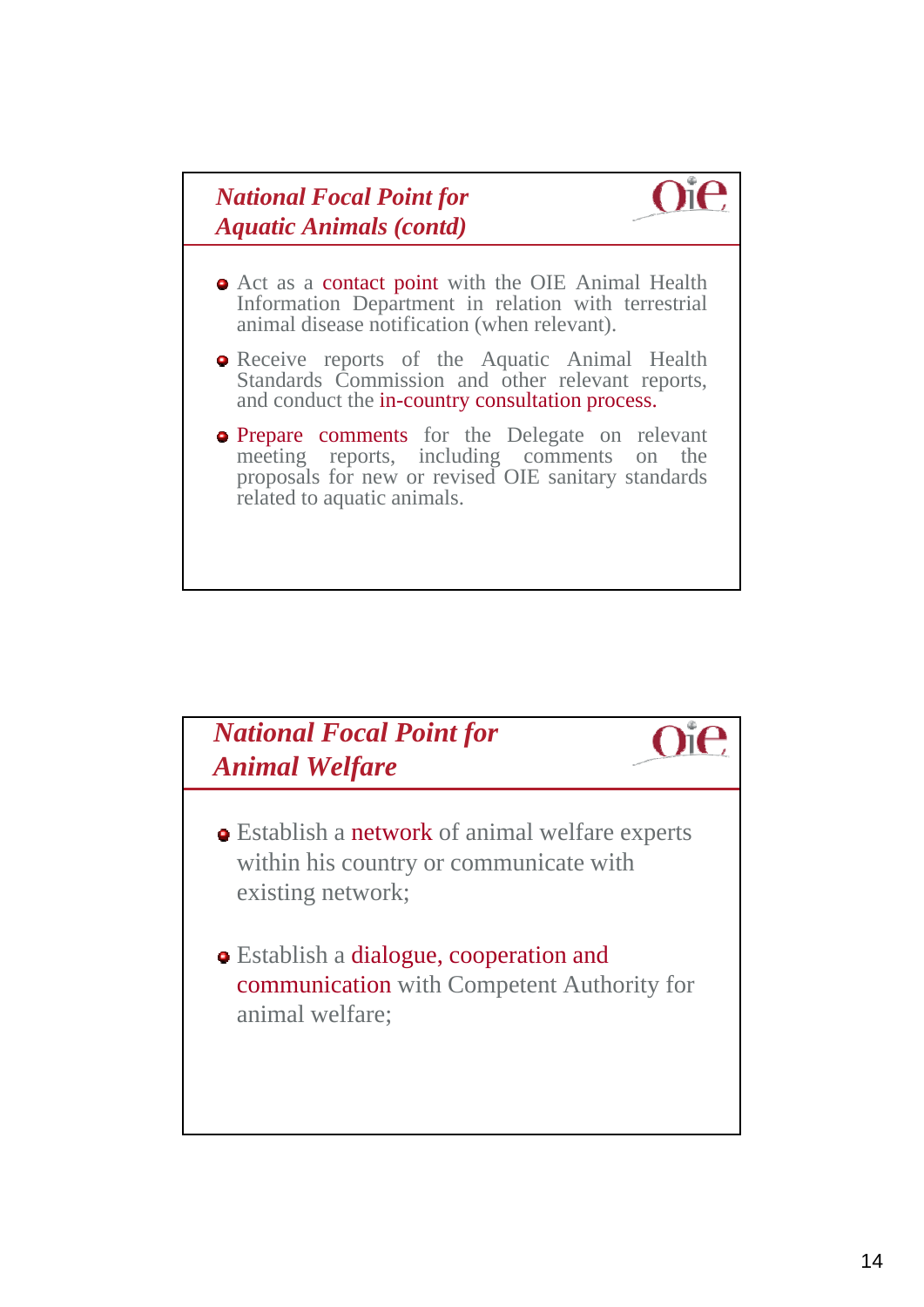# *National Focal Point for Animal Welfare (contd)*

• Receive reports of the Terrestrial and Aquatic Animal Health Standards Commission and of the OIE Animal Welfare Working Group and other relevant reports and conduct the in-country consultation process

 $O$ i $O$ 

**• Prepare comments** for the Delegate on relevant meeting reports, including comments on the proposals for new or revised OIE standards related to animal welfare

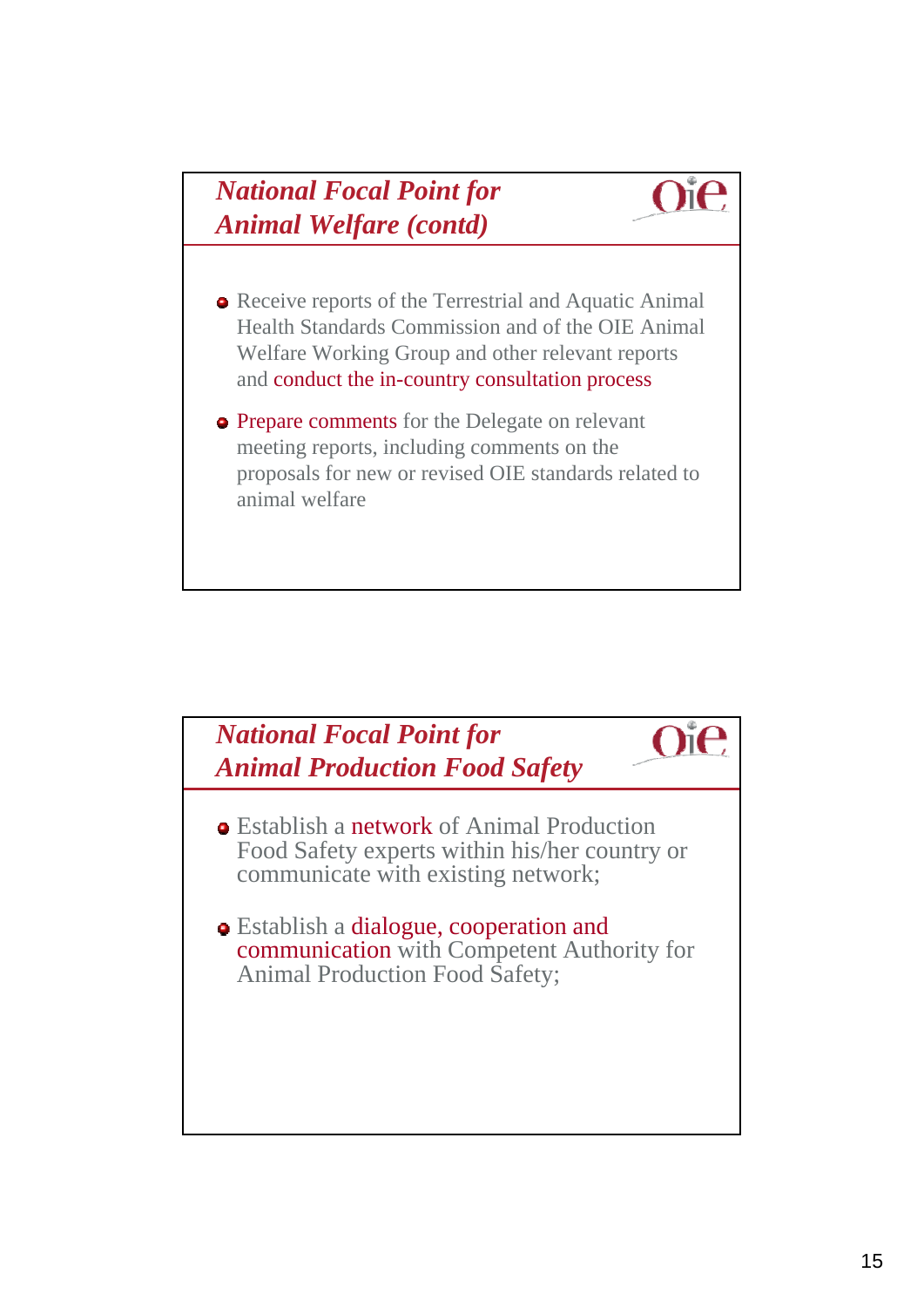*National Focal Point for*   $O^{\circ}$ e *Animal Production Food Safety (contd)*

- **•** Receive reports of the Terrestrial Animal Health Standards Commission (Code Commission) and of the OIE Working Group on Animal Production Food Safety and other relevant reports and conduct the incountry consultation process
- **•** Prepare comments for the Delegate on relevant meeting reports, including comments on the proposals for new or revised OIE standards related to Animal Production Food Safety

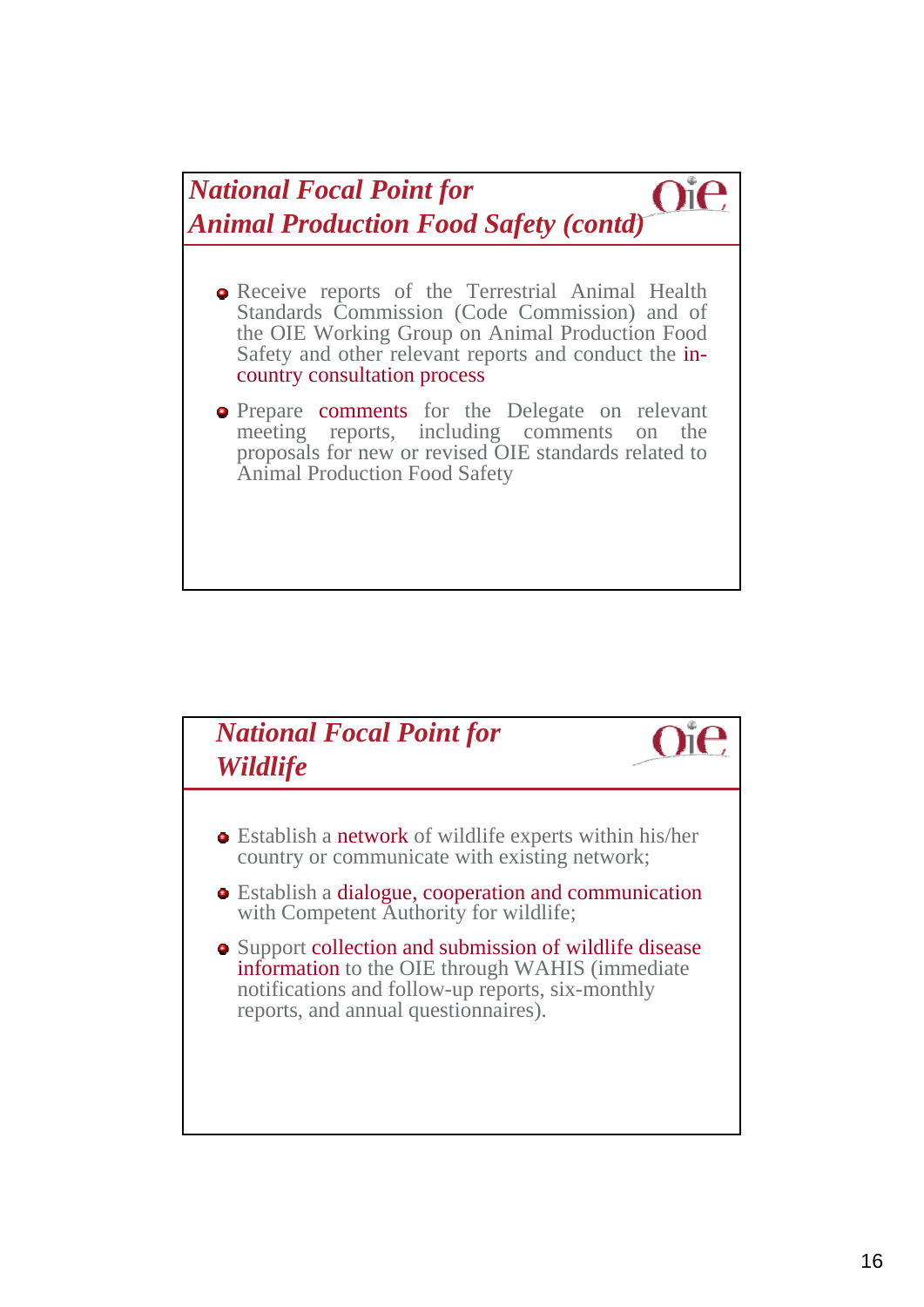# *National Focal Point for Wildlife (contd)*



- Act as a contact point with OIE Animal Health Information Department and Scientific and Technical Department on matters related to information on wildlife and wildlife diseases;
- Receive reports of Working Group on Wildlife Diseases, selected reports of Scientific Commission for Animal Diseases and other relevant reports, and conduct the in-country consultation process;
- **•** Prepare comments for the Delegate on relevant meeting reports, including comments on the proposals for new or revised OIE standards related to wildlife.